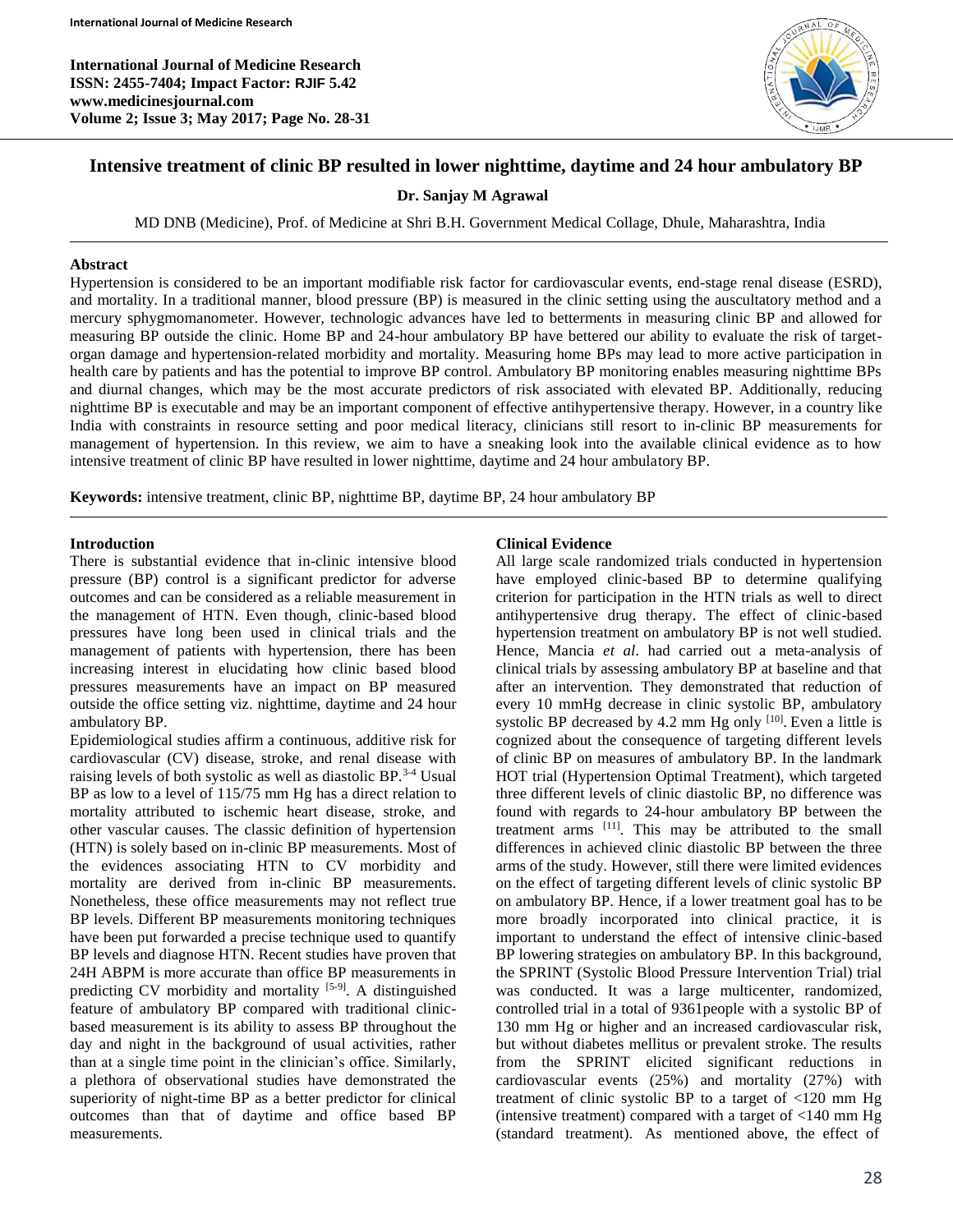clinic-based hypertension treatment on ambulatory BP was not well studied. Hence, the investigators had conducted a subset analysis by further measuring ambulatory BP in a set of participants in the SPRINT study at selected clinical sites. The goal of this analysis was to evaluate the difference in nighttime systolic BP, as well as other ambulatory BPderived parameters (daytime systolic BP, 24-hour systolic BP, night/day systolic BP ratio, and 24-hour BP variability) between the intensive and standard clinic-based BP treatment groups in SPRINT. The investigators obtained the ambulatory BP within 3 weeks of the 27-month study visit in 897 SPRINT participants. *Intensive treatment resulted in lower clinic systolic BP (mean difference between groups=16.0 mm Hg; 95% confidence interval, 14.1–17.8 mm Hg), nighttime systolic BP (mean difference=9.6 mm Hg; 95% confidence interval, 7.7–11.5 mm Hg), daytime systolic BP (mean difference=12.3 mm Hg; 95% confidence interval, 10.6–13.9 mm Hg), and 24-hour systolic BP (mean difference=11.2 mm Hg; 95% confidence interval, 9.7–12.8 mm Hg)*. The night/day systolic BP ratio was similar between the intensive  $(0.92\pm0.09)$  and standard-treatment groups  $(0.91\pm0.09)$ . There was considerable lack of agreement within participants between clinic systolic BP and daytime ambulatory systolic BP with wide limits of agreement on Bland–Altman plots. The Bland-Altman plot is a graphical method to compare two measurements techniques. In this graphical method the differences (or alternatively the ratios) between the two techniques are plotted against the averages of the two techniques. In conclusion, targeting a systolic BP of <120 mm Hg, when compared with <140 mm Hg, resulted in lower nighttime, daytime, and 24-hour systolic BP, but did not change the night/day systolic BP ratio. Ambulatory BP monitoring may be required to assess the effect of targeted hypertension therapy on out of office BP. Further studies are needed to assess whether targeting hypertension therapy based on ambulatory BP improves clinical outcomes [12].

Recently, the United States Preventive Services Task Force had made a grade A recommendation for the measurement of ambulatory BP in patients with elevated clinic BP to confirm the diagnosis of hypertension before initiating antihypertensive therapy  $[13, 14]$ .

This recommendation is based on the evidences generated from observational studies which demonstrated that ≈25% of patients with elevated clinic BP have normal BP outside the clinic, known as white-coat hypertension; patients with white-coat hypertension are at low risk for adverse outcomes [15] .

Nevertheless, it remains obscure whether patients with whitecoat hypertension benefit from antihypertensive therapy because almost all hypertension trials have not admitted ambulatory BP measurement at baseline.

Even though the importance of ABPM is increasingly being acknowledged, several factors that are important to fully take advantage ABPM to better hypertensive patients' outcomes still remains unsolved. It is still not known whether treating patients with normal clinic BP and elevated ambulatory BP, which is popularly referred as masked hypertension, decreases risk for CVD and renal disease. Similarly, it is unknown whether withholding therapy for patients with elevated clinic BP and normal ambulatory BP (white-coat hypertension) is safe. In addition, in patients with elevated

clinic and ambulatory BP, it is unknown whether a treatment strategy targeting ambulatory BP reduces adverse outcomes compared with a conventional strategy targeting clinic BP. In the background of such uncertainties, it remains important to determine whether intensive clinic-based hypertension treatment brings down nighttime systolic BP, daytime systolic BP, and 24-hour systolic BP.

The results of the SPRINT study had established the fact that intensive clinic-based hypertension treatment brings down nighttime systolic BP, daytime systolic BP, and 24-hour systolic BP as compared to standard clinic based hypertension treatment. The difference in ambulatory BP between groups was less than the difference measured by clinic BP. The study had further revealed that there was no significant difference in diurnal change in BP between groups. Furthermore, the SPRINT ambulatory BP ancillary study results are coherent with previous reports, suggesting that interventions targeting clinic BP bring down clinic BP more than 24-hour ambulatory BP and daytime ambulatory BP more than nighttime ambulatory BP. Earlier Elser and associates had demonstrated in the Symplicity HTN-2 Trial, renal sympathetic denervation to reduce in clinic systolic BP by 32 mm Hg at 6 months, but only an 11 mm Hg decrease in 24-hour ambulatory systolic BP [16].

In the same line, Zeymer and colleagues had reported 1-Year outcome results of observational study, the prospective 3A registry in which hypertension management of 13,000 outpatients under practice conditions. They demonstrated that clinic systolic BP decreased by 19 mm Hg 1 year after antihypertensive intensification, whereas 24-hour ambulatory systolic BP decreased by only 10 mm Hg.<sup>17</sup>It is noteworthy that all the study results mentioned above are based on baseline (pre-treatment) and follow-up (post-treatment) clinic and ambulatory BP measurements in observational studies and non-treat to target randomized trials. To demonstrate the same, Sierra *et al*. aimed to characterize 24-hour blood pressure (BP) values and categories inpatients with inclusion/exclusion criteria as that of the SPRINT trial from the Spanish ABPMRegistry. The investigators chose patients older than 50 years, with clinic systolic BP above 130mmHg and at high cardiovascular risk, but without diabetes, previous stroke or symptomatic heart failure. Ambulatory BP values were compared among various BP categories. A total of 39132 patients (34%) fulfilled the inclusion criteria of SPRINT trial. Ambulatory systolic BP was found to be substantially lower than office BP, with 42% of patients having daytime values below 130 mmHg, and 21% with 24 hour values below 120 mmHg. The authors' concluded that more than one-third of the hypertensive population included in the Spanish ABPMRegistry can be considered as SPRINT candidates, although one out of five has values of 24-hour systolic BP below 120 mmHg. These data thereby propose that cognition of ABP Mvalues could be helpful when planning treatment intensification in subset of high-risk patients [18].

On the contrary, the landmark HOT trial had also measured ambulatory BP in a sub-study; however, it demonstrated no difference in 24-hour ambulatory diastolic or systolic BP between randomized diastolic BP groups. One of the limiting factors is that the sample size for the HOT ambulatory BP sub-study was not adequately powered, and there were only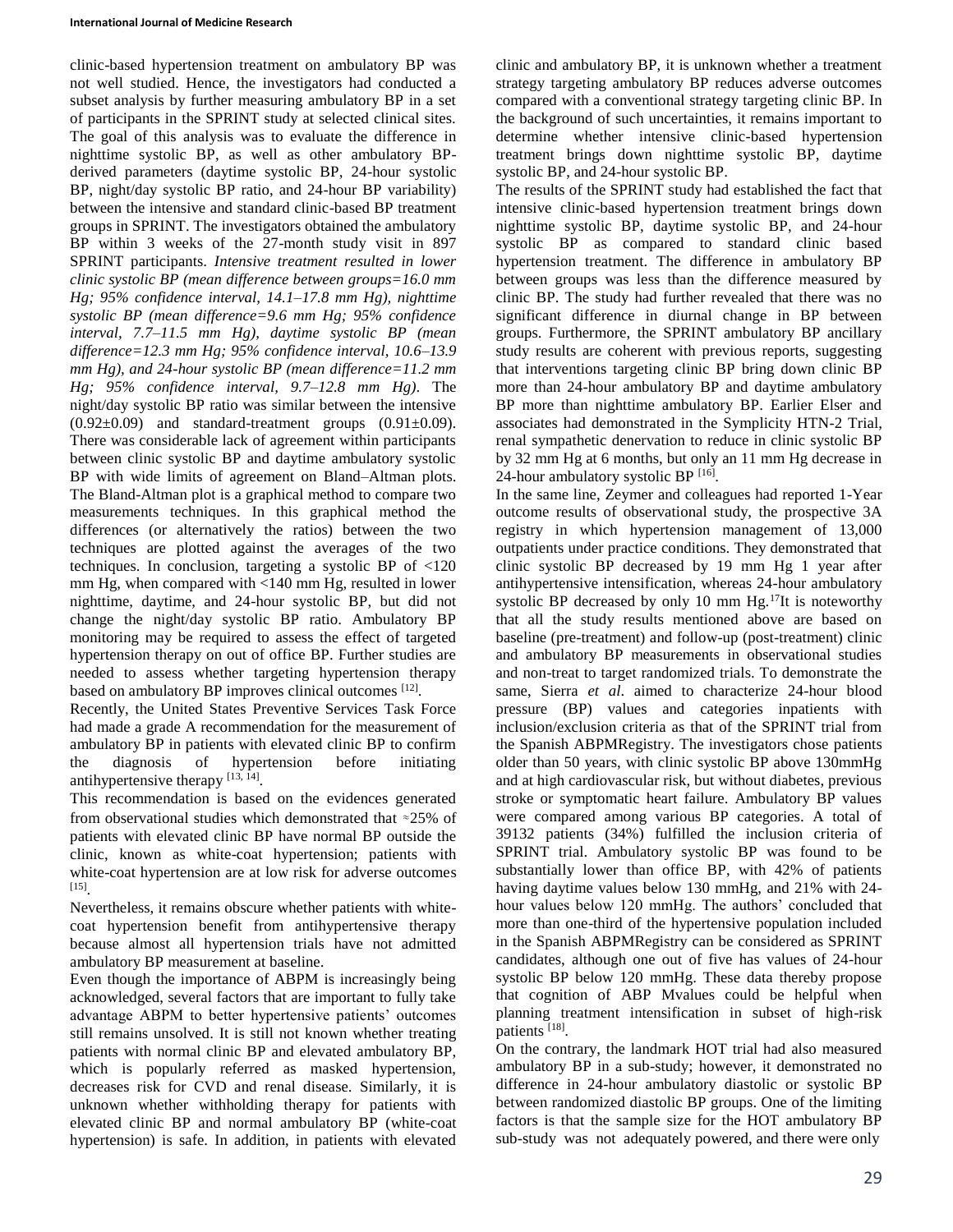#### **International Journal of Medicine Research**

small differences in clinic BP between the treatment arms [11]. Taking into considerations all the above mentioned points, we can conclude that the SPRINT ambulatory BP results, therefore, represent the best demonstration of the effect of intensive clinic BP lowering therapy on ambulatory BP therefore, represent the best demonstration of the impact of intensive clinic BP lowering therapy on ambulatory BP  $[12]$ .

To corroborate, the SPRINT study has various important implications in clinical practice. Firstly, the study results affirms that there was a significant BP difference between the intensive-treatment and standard-treatment groups using an independent technique of measuring BP. Secondly, SPRINT also achieved a significant difference in nighttime and daytime systolic BP. Results were uniform across most subgroups, though the difference in ambulatory BP between the treatment groups was particularly lower among subgroup of participants with chronic kidney disease, those 75 years of age or older, and females. ABPM was found to be more beneficial in patients with these characteristics, given the smaller impact of intensive treatment on ambulatory BP, which may increase the likelihood of lack of agreement between clinic and ambulatory BPs. It is concerning to note that clinic systolic BP was 6.85 mm Hg lower than the daytime ambulatory systolic BP in the intensive-treatment group, compared with 3.30 mm Hg lower in the standardtreatment group. This unique finding hints that ABPM may be more important when enforcing intensive clinic-based hypertension therapy to assess for higher BP outside the office compared with the clinical setting. This profile of BP, usually cited to as masked hypertension, is associated with increased risk of adverse outcomes attributed to HTN [5-9].

In SPRINT, intensive lowering of clinic BP had resulted in significant reductions in ambulatory BP, cardiovascular events, and all-cause mortality <sup>[9]</sup>. Hence, at least, SPRINT results circuitously hints that reductions in ambulatory BP are associated with improved clinical outcomes. The reduction in cardiovascular events and all-cause mortality may be partly due to the reduction in nighttime BP and BP variability observed with intensive lowering of clinic BP. The reduction in BP variability may be because of the lower clinic BP target or the increased use of antihypertensive drugs linked with lower BP variability such as chlorthalidone and calcium channel blockers <sup>[19]</sup>. The effect of the intensive clinic BP target on ambulatory BP may also be due in part to increased utilization of these long-acting medications. Surprisingly, there was no difference in the diurnal change in BP between treatment groups. Recently conducted studies suggest that nighttime hypertension itself, rather than diurnal change in BP, is associated with adverse outcomes  $[20, 21]$ .

It is noteworthy; that clinic BP was lower than daytime ambulatory BP in SPRINT. This could be because of the careful guideline-based measurement of clinic BP in SPRINT, use of anautomated device, and a lower white-coat effect because participantswere coming to a known environment and staff and were allowed to rest alone for 5 minutes before BP measurement [22]. The SPRINT results reinforce the concept that ambulatory BP is required to assess the burden of hypertension during the course of patients' usual activities in their environment and cannot be reliably estimated by clinic BP readings. Finally, although the SPRINT investigators measured BP outside the research setting with ABPM, the BP achieved in the routine clinic

setting remains unknown. Given that BP is not measured per American Heart Association recommendations in most clinics, understanding the achieved BP in the routine clinic setting during the treat to target phase is critically important to implementing SPRINT results.

An important issue that the SPRINT data couldn't address has to do with the evening dosing of antihypertensive medications, which has been shown to reduce nighttime BP and risk for CVD  $[23, 24]$ . Even though nighttime BP was lower in the intensive-treatment group and a higher percentage of intensive-treatment versus standard-treatment participants took antihypertensive medication in the evening (39% versus 31%), the effect of evening dosing with either intensive or standard clinic-based BP targets was not evaluated. Therefore, further studies are needed to measure whether targeting hypertension therapy based on ambulatory BP decreases adverse outcomes compared with clinic-based therapy, and whether evening dosing of antihypertensive therapy reduces the risk for CVD.

# **Conclusion**

As demonstrated in the SPRINT study, the effect of intensive and standard clinic-based systolic BP targets on ambulatory BP. Compared with standard treatment, intensive treatment of clinic BP resulted in lower nighttime, daytime, and 24 hourambulatory BP, as well as BP variability but did not alter the diurnal BP pattern.

# **References**

- 1. UK Prospective Diabetes Study Group. Tight blood pressure control and risk of macrovascular and microvascular complications in type 2 diabetes: UKPDS 38. UK Prospective Diabetes Study Group. BMJ. 1998; 317(7160):703-713.
- 2. Qureshi AI, Suri MF, Mohammad Y, Guterman LR, Hopkins LN. Isolated and borderline systolic hypertension relative long-term risk and type of stroke. Stroke 2002; 33:2781-8.
- 3. Kannel WB, Vasan RS, Levy D. Is the relation of systolic blood pressure to risk of cardiovascular disease continuous and graded, or are there critical values? Hypertension 2003; 42:453-6.
- 4. Mancia G, Fagard R, Narkiewicz K, Redon J, Zanchetti A, B€ohm M *et al*. 2013 ESH/ESC guidelines for the management of arterial hypertension: the Task Force for the Management of Arterial Hypertension of the European Society of Hypertension (ESH) and of the European Society of Cardiology (ESC). Eur Heart J. 2013; 34:2159-219.
- 5. Verdecchia P, Porcellati C, Schillaci G, Borgioni C, Ciucci A, Battistelli M *et al*. Ambulatory blood pressure. An independent predictor of prognosis in essential hypertension. Hypertension. 1994; 24:793-801. doi: 10.1161/01.HYP.24.6.793.
- 6. Sega R, Facchetti R, Bombelli M, Cesana G, Corrao G, Grassi G *et al*. Prognostic value of ambulatory and home blood pressures compared with office blood pressure in the general population: follow-up results from the Pressioni Arteriose Monitorate e Loro Associazioni (PAMELA) study. Circulation. 2005; 111:1777-1783. doi: 10.1161/01 CIR.0000160923.04524.5B.
- 7. Staessen JA, Thijs L, Fagard R, O'Brien ET, Clement D,